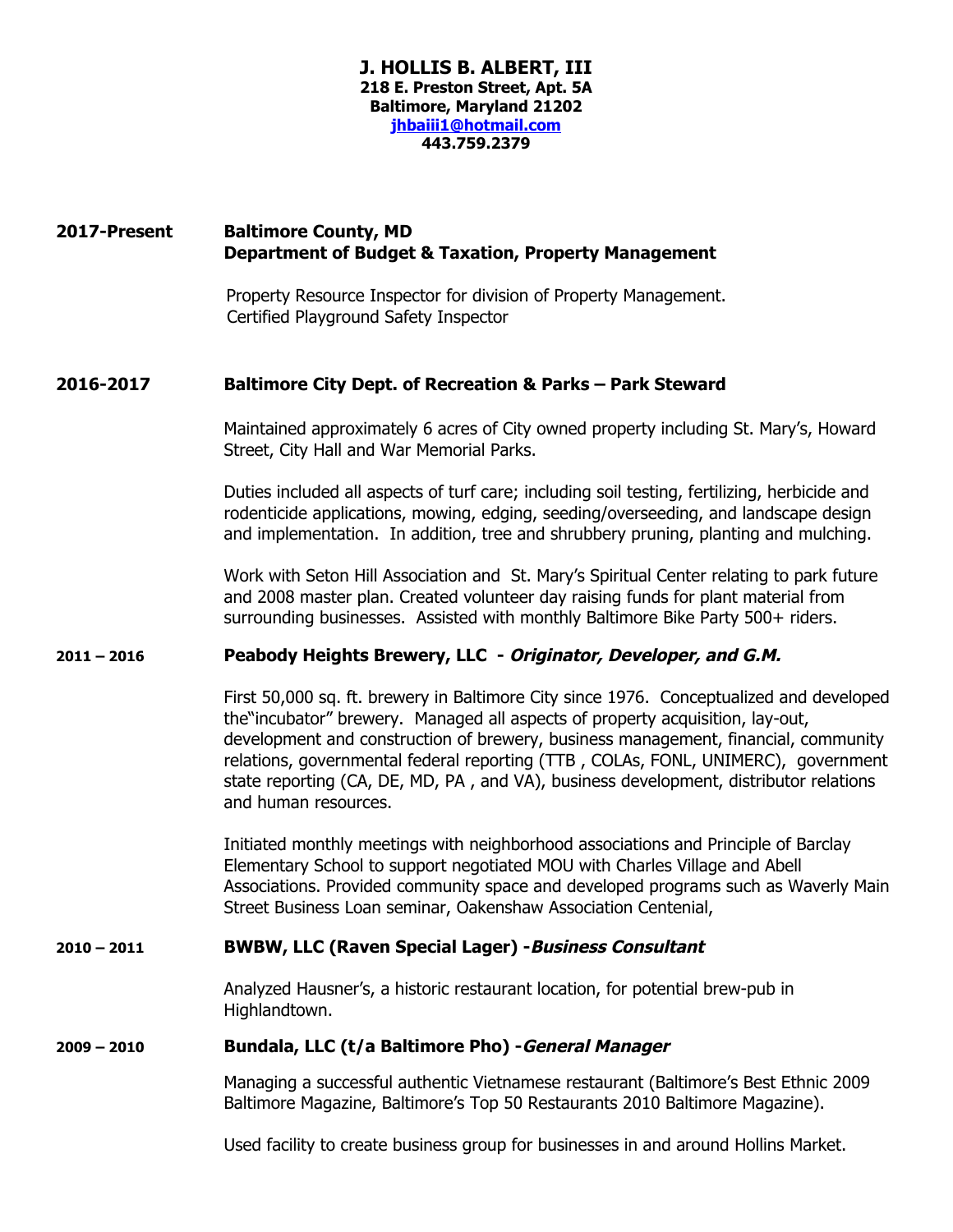## **2004 – 2008 2936, LLC (t/a Flip's at Clipper Mill) -Managing Member of Start-Up**

Proprietor of a successful local restaurant and tavern in Clipper Mill area.

## **1994 – 2003 Operators Energy Services, LLP -Managing Partner of Start-Up**

Established this parent company for strategic planning, budgeting and implementation of new business lines. Responsibilities included: OSHA's Hazardous Communication Standard; Respiratory Protection Program; Confined Space Program and Safety Training. Coordinated Federal Highway Administration Alcohol and Drug Testing Program.

Subsidiaries included Maryland Natural Gas & Electric, LTD an independent supplier of natural gas in the Baltimore Gas & Electric and Washington Gas deregulated energy markets; and Operators Mechanical Services, LTD a full service mechanical contracting company; and Operators Heat, Inc. a full service fuel oil delivery company with 35 employees and combined total sales in excess of ten million dollars

### **1981 – 1994 Maryland's Lawnkeeper, Inc. -CEO**

One of Maryland's first and largest lawn care companies created in 1968. Provided Integrated Pest Management (IPM) services to residential, commercial and schools to treat turf with aeration, lime and gypsum applications, fertilizers, herbicides, pesticides, seeding/overseeding. Provided landscape services which included design, tie work, planting of shrubs and trees, pruning, mulching and deep root feeding.

# **Community**

| <b>Activities</b>                                    | * Volunteer at Grace & St. Peter's Church. Created fully funded \$35,000 capital campaign<br>to install handicap ramp and landscape overgrown gardens at historic 1852 brownstone<br>approved by CHAP and Mt. Vernon/Belvedere Assoc leadership<br>* Created in 2001 and volunteered for Baltimore City Fire Foundation to expand BCFD<br>smoke detector program for City residents. Initiated Paramedic Bike Program to provide<br>easier EMT access to citizens at Inner Harbor and during parades.<br>* Member of Mt. Vernon/Belvedere Association.                                                                                                                                                                                                                     |
|------------------------------------------------------|----------------------------------------------------------------------------------------------------------------------------------------------------------------------------------------------------------------------------------------------------------------------------------------------------------------------------------------------------------------------------------------------------------------------------------------------------------------------------------------------------------------------------------------------------------------------------------------------------------------------------------------------------------------------------------------------------------------------------------------------------------------------------|
| <b>Education</b>                                     | Boy's Latin School of Maryland<br>Georgia Institute of Technology                                                                                                                                                                                                                                                                                                                                                                                                                                                                                                                                                                                                                                                                                                          |
| <b>Prior Certifications &amp;</b><br><b>Licenses</b> | Maryland Heating, Ventilation, Air Conditioning and Refrigeration Licensee<br>Maryland Home Improvement Contractor Licensee<br>Maryland Real Estate Commission Brokers Licensee<br>Licensed Master Restricted Electrician for City of Baltimore, Anne Arundel,<br>Baltimore, Carroll, Harford, and Howard Counties.<br>Licensed Master Gas Fitter for City of Baltimore, Anne Arundel, Baltimore,<br>Carroll, Harford, and Howard Counties.<br>EPA Asbestos Abatement Supervisor Certification<br><b>EPA CFC Universal Certification</b><br>Maryland Department of Agriculture Pesticide Certification<br>NYMEX Trading Symposium for Electricity and Natural Gas<br>National Association of Securities Dealers Series 22, Limited Liability<br>Partnerships Certification |